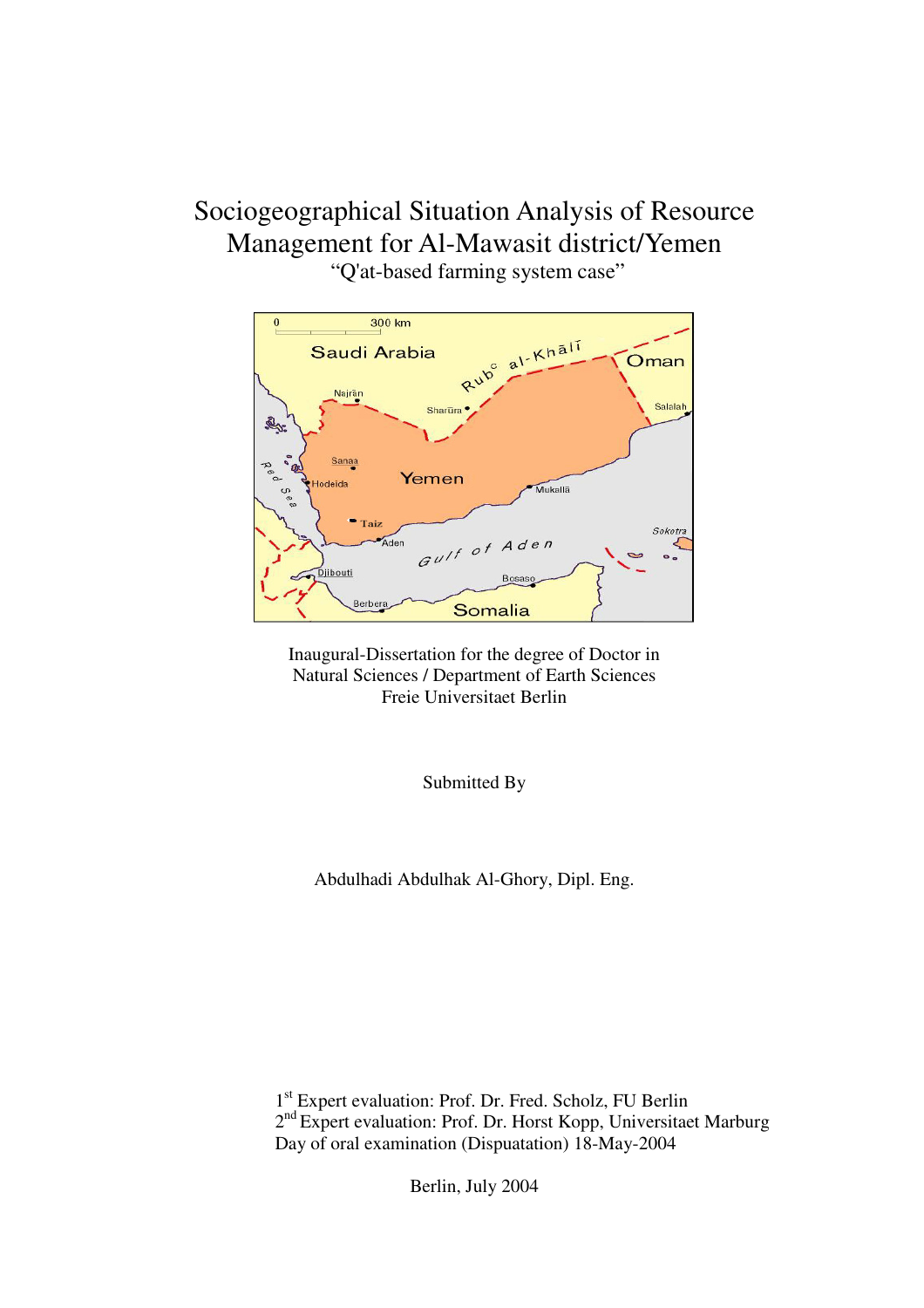بسم الله الرحمن الرحيم وَجَعَلْنَا مِنْ الْمَاءِ كُلَّ } {شَيْءٍ حَيٍّ

صدق الله العظيم

"In the Name of Allah, Most Gracious, Most Merciful"

"We made from water every living thing"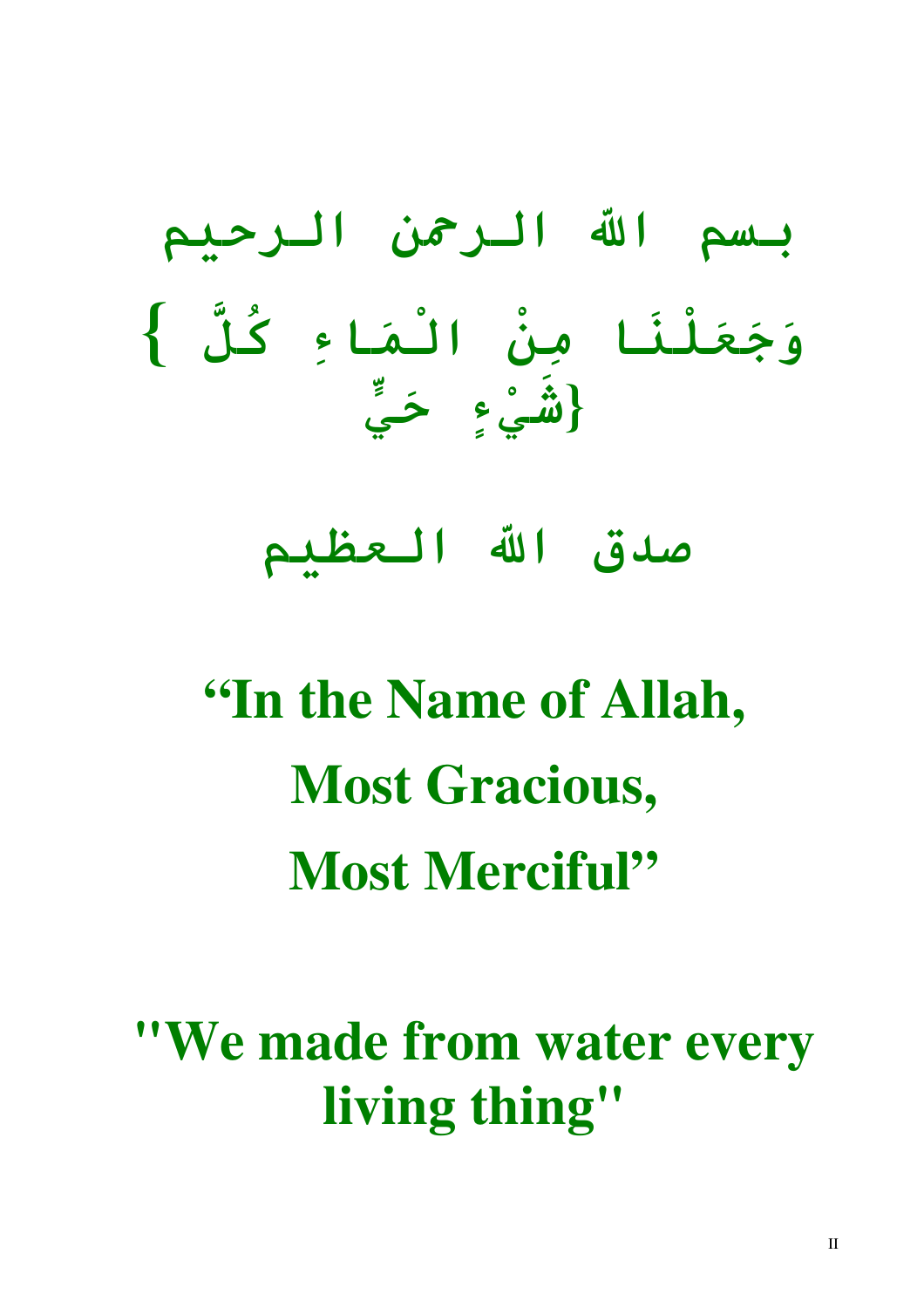#### Acknowledgement

Praise and thanks must be given first to Allah who has provided me with health patience, courage, and knowledge to complete this study.

I would like to express sincere gratitude to Professor Dr. Fred Scholz, my major professor, for his guidance, his kind understanding, assistance, and advice during phases of my study and in the evaluation and finding thesis to the end.

I wish to express sincere appreciation to Prof. Dr. Horst Kopp, Universitaet Erlangen for his effort on reviewing and evaluation of my thesis. Also I wish to express sincere appreciation to the members of the thesis committee; Dr. Detlef Molermann for his help and advice in the preparation of this study in Germany and in Yemen during his the only visit, and Prof. Dr. Peter Ergenzinger, in Germany in his suggestion in the first preparation of this study. My best gratitude to Dr. Engel, the cartgrapher in the department for his time and effort to produce the finals maps for my study. I also give great thank to Emila Adam the secretary of my Supervisor for her time and effort to overcome of many administrative work. Also my great thank to my colleague G. Rappold for his help in translating during searching accommodation and health insurance and in accompanying me during our PhDs field works. Also my great thank to all of colleagues in the department who help me and not mintioned his name.

 In Yemen I wish to express sincere appreciation to my local supervisor Professor Dr. A. M. Bamatraf for his support advice from the beginning of my study and review and correct all my manuscript to bring it into the light.

I would like to thank all the people in all of study villages for their help, patience and information. Also to all friends in IDAS project specially (former Team leader Dr. Martin Carnap, Dr. Abdulkrim Thabit, Dr. Abdulgabar Al-Kirshi) for their support and facilitate administrations related work; also my appreciation to Samir Habib in GTZ Sana'a.

My deepest gratitude goes to my entire family in Yemen for their support and patience.

Abdulhadi Al-Ghory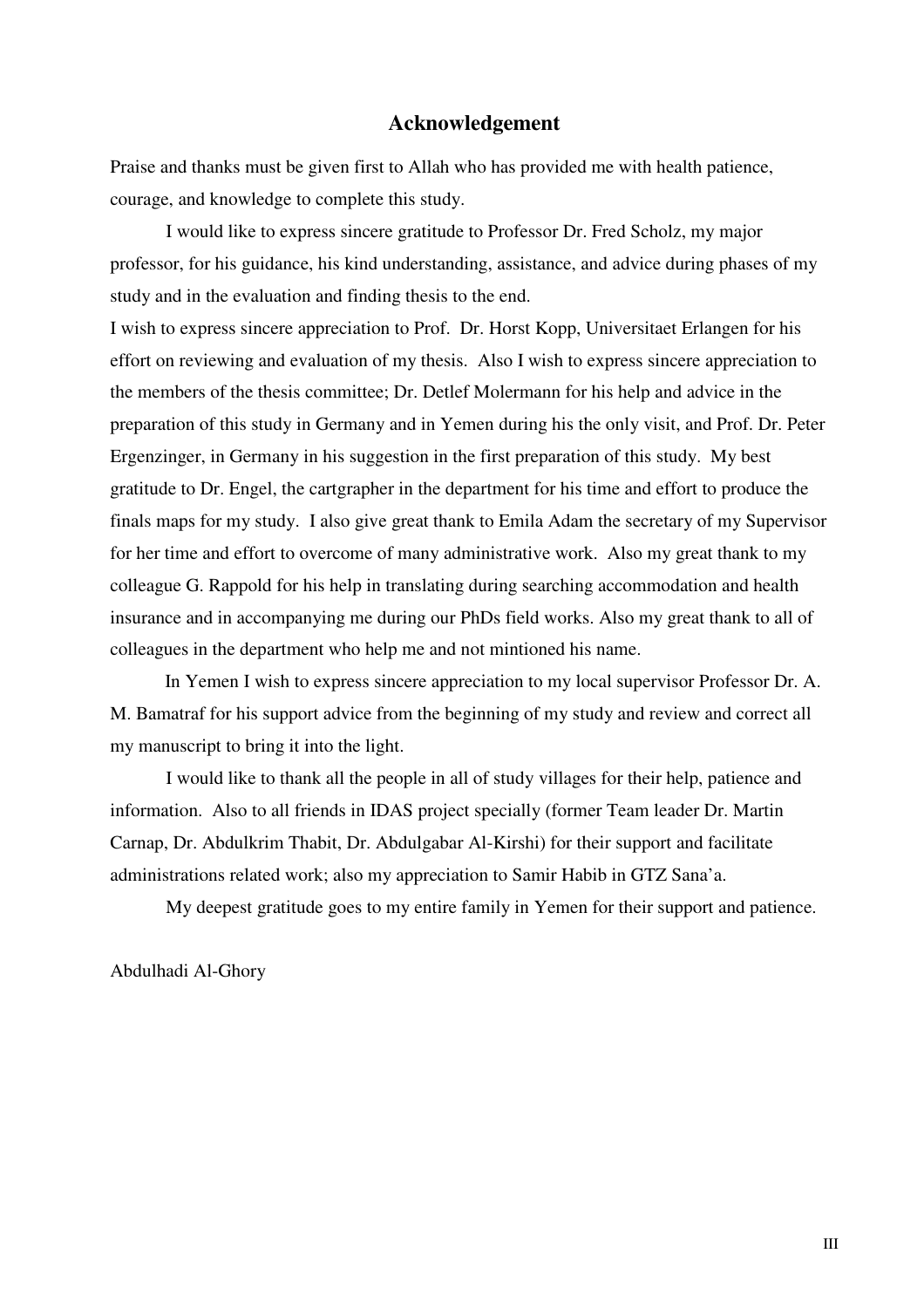#### Curriculum Vitae of Al-Ghory Abdulhadi

| Name                  | Al-Ghori Abdulhadi Abdulhak |
|-----------------------|-----------------------------|
| Date of Birth         | July, 12, 1957              |
| Nationality           | Yemeni                      |
| <b>Marital Status</b> | Married, 3 boys and 3 Girls |
| Address               | Taiz/ Republic of Yemen     |

## Education:

| 1974-1976                 | High-School degree in Al-Thawra High School, Taiz.                                                                                                                                                                                                                                       |
|---------------------------|------------------------------------------------------------------------------------------------------------------------------------------------------------------------------------------------------------------------------------------------------------------------------------------|
| 1978-1982                 | Bachelor of Science, in "Agricultural Engineering "from Collage of<br>Agricultural and Food Science at King Faisal University, Saudi Arabia.                                                                                                                                             |
| 1990-1992                 | Master of Science, in Biological and Irrigation Engineering, thesis,<br>"Development of Institutive Cover for Surface Mounted Lysimeter Load<br>Cells" From Utah State University, Logan, Utah, USA.                                                                                     |
| June $96 - \text{July}96$ | Training in International Agency of Atomic Energy in Vienna about<br>Uses of Atomic Energy in Development of Agricultural Production.                                                                                                                                                    |
| 1996-2004                 | PhD, Inaugural-Dissertation for the degree of Doctor in Natural Sciences<br>/ Department of Earth Sciences, thesis "Sociogeographical Situation"<br>analysis of resource management for the Al-Mawasit district/Yemen"<br>"Q'at-based farming system case" in Freie Universitaet Berlin. |
| April 2002                | Attending in National Conference on Q'at, 6-7 April 2002.<br>"Towards the Formulation of a Comprehensive Q'at Policy in the ROY"                                                                                                                                                         |

#### Work Experiences:

| 1984-1986    | Credit Supervisor at Agricultural Credit Bank, Zabid Branch.                                                                   |
|--------------|--------------------------------------------------------------------------------------------------------------------------------|
| 1986-1990    | Researcher Assistant, in Soil and Water Section, at Surdud Branch of<br>Agricultural Research and Extension Authority (AREA).  |
| 1992-1996    | Researcher Associate and Head of Soil and Water Section, at Surdud<br>Branch of Agricultural Research and Extension Authority. |
| 1996-present | Doing PhD thesis and working in AREA, Branch of Taiz.                                                                          |

# Research Experiences:

- 1. Built, operate and maintain two Lysimeter Stations, one at Surdud Research Farm and the second one at Dhamar Research Farm in AREA, with cooperation of Dr. A. Bamatraf.
- 2. Determine Crop Water Requirement (Etc) for Corn, Tihama 1 Variety, by Lysimeter at Surdud Farm 1987-1990.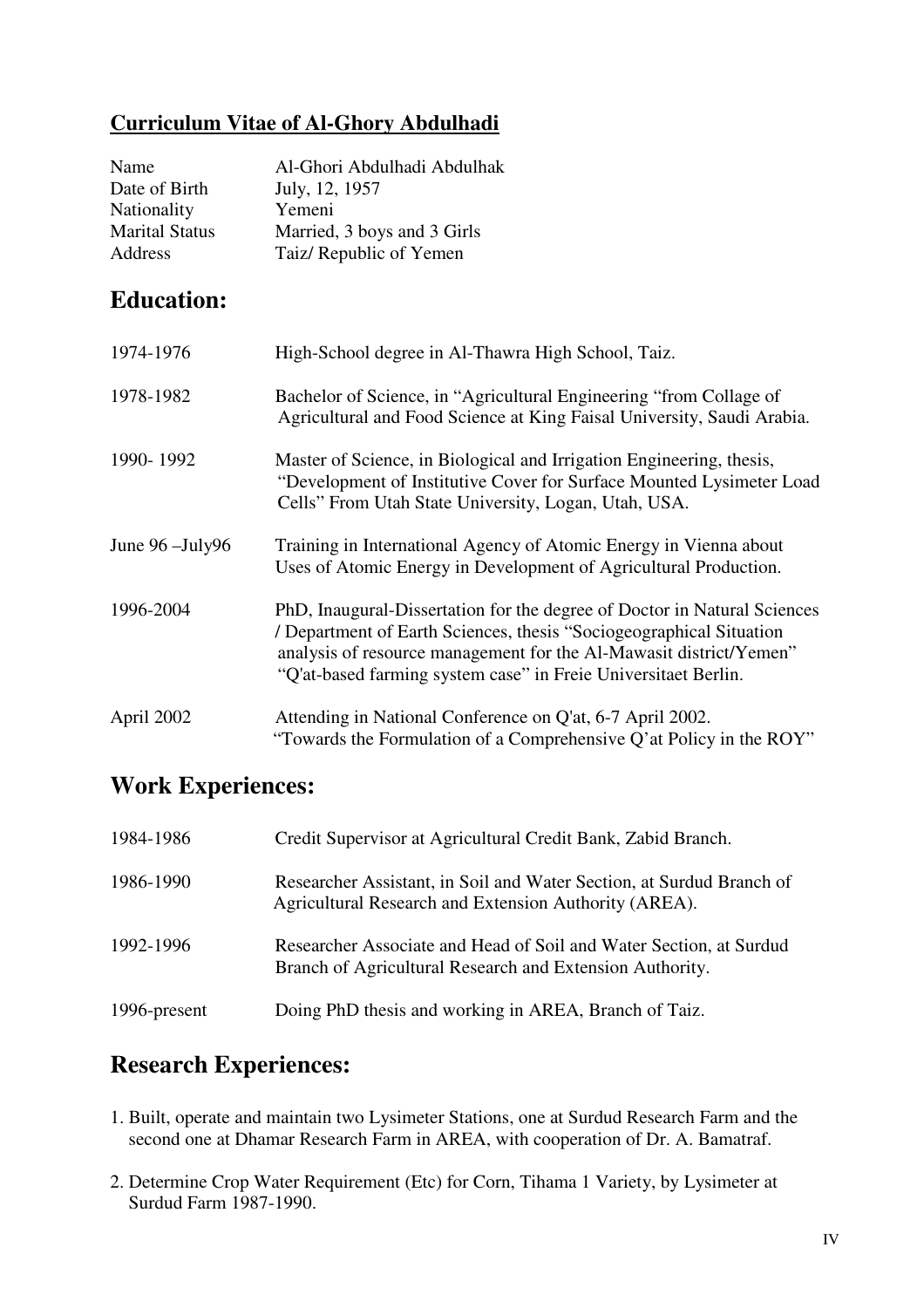- 3. Study of "Irrigation Scheduling for Corn, Tiham1 Variety (Determine the best quantity and interval of irrigation) 1987-1990.
- 4. Determine Crop water requirement (Etc) for Sesames, Local Variety, By Lysimeter at Surdud farm 1993-1994.
- 5. Study of "Irrigation scheduling for onion, Bafotaim Variety (determine the best quantity and interval of irrigation) 1993-1996.
- 6. Determine Crop Water Requirement (Etc) for Sorghum Qaira Variety, by Lysimeter at Surdud farm, 1995-1996 and continue by partners.

# **Languages:**<br>1. Arabic

- Mother tongue
- 2. English Good
- 3. Deutsch Poor

#### Computer Experiences:

- 1. Expert user of IMB Personal computer and related programs
- 2. Microsoft Offices 2000 and others programs
- 3. Fortran 77 language
- 4. Statistical software's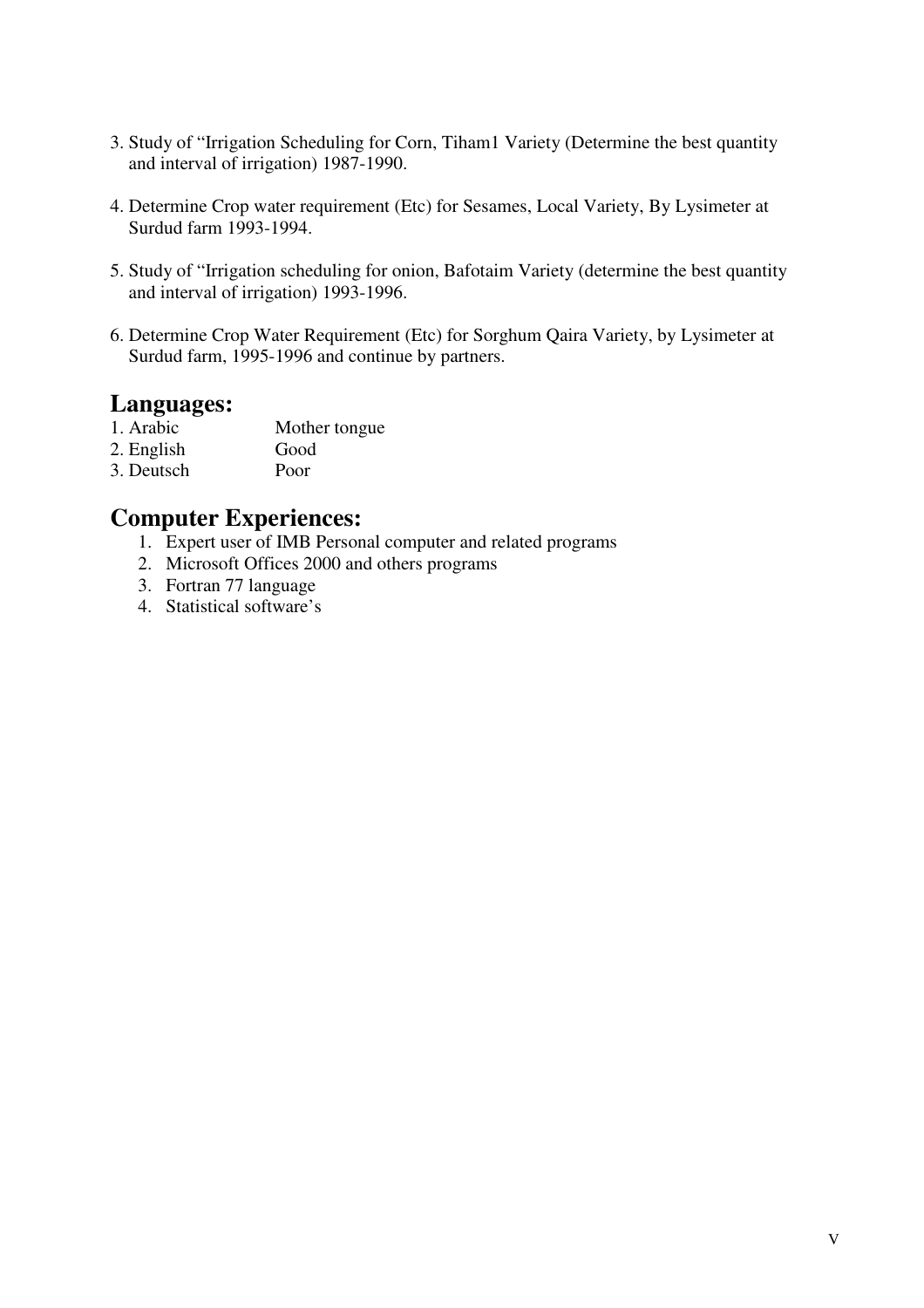#### TABLE OF CONTENTS:

|                                                                                                                                                                                                                                     | Ш           |
|-------------------------------------------------------------------------------------------------------------------------------------------------------------------------------------------------------------------------------------|-------------|
| Curriculam Vitae of Al-Ghory Abdulhadi ---------------------------------                                                                                                                                                            | IV          |
|                                                                                                                                                                                                                                     | VI          |
|                                                                                                                                                                                                                                     | <b>VIII</b> |
|                                                                                                                                                                                                                                     | IX          |
|                                                                                                                                                                                                                                     | XI          |
|                                                                                                                                                                                                                                     | XII         |
|                                                                                                                                                                                                                                     |             |
|                                                                                                                                                                                                                                     | 01          |
| 1.1 Prelude                                                                                                                                                                                                                         | 01          |
|                                                                                                                                                                                                                                     | 03          |
| 1.2.1 Pressure on renewable natural resource -----------------------------------                                                                                                                                                    | 03          |
|                                                                                                                                                                                                                                     | 04          |
|                                                                                                                                                                                                                                     | 06          |
| <b>1.3 Study Objectives</b>                                                                                                                                                                                                         | 08          |
| 1.4 Q'at model and Hypotheses <b>continuum</b> continuum contract and the problem of the contract of the contract of the contract of the contract of the contract of the contract of the contract of the contract of the contract o | 08          |
|                                                                                                                                                                                                                                     | 08          |
| 1.4.2 Research Hypothesis                                                                                                                                                                                                           | 11          |
|                                                                                                                                                                                                                                     |             |
| CHAPTER 2: SOCIOGEOGRAPHICAL ASPECTS ---------------------                                                                                                                                                                          | 14          |
| <b>2.1 Natural conditions:</b>                                                                                                                                                                                                      | 14          |
| 2.1.1 Physiography                                                                                                                                                                                                                  | 14          |
| 2.1.2 Climate                                                                                                                                                                                                                       | 15          |
| 2.1.3 Water crises                                                                                                                                                                                                                  | 16          |
| 2.2 Agriculture: Political Position and Trends ---------------------------                                                                                                                                                          | 18          |
|                                                                                                                                                                                                                                     | 18          |
| 2.2.2 Future trends                                                                                                                                                                                                                 | 18          |
| 2.3 Agriculture in the Economy of Yemen -------------------------------                                                                                                                                                             | 21          |
|                                                                                                                                                                                                                                     | 21          |
|                                                                                                                                                                                                                                     | 23          |
| 2.3.3 Farming systems                                                                                                                                                                                                               | 24          |
| 2.3.4 Contribution to Gross Domestic Product (GDP) --------------------                                                                                                                                                             | 29          |
| 2.4 Population growth and agriculture production --------------------                                                                                                                                                               | 29          |
| 2.4.1 Demographical Characteristics<br>------------------------------------                                                                                                                                                         | 29          |
| 2.4.2 Demand on food                                                                                                                                                                                                                | 31          |
|                                                                                                                                                                                                                                     |             |
| CHAPTER 3: MTHODOLOGICAL FRAMEWORK ----------------                                                                                                                                                                                 | 35          |
| 3.1 Selection of the Study Area <b>Face Act 100</b> and 100 and 100 and 100 and 100 and 100 and 100 and 100 and 100 and 100 and 100 and 100 and 100 and 100 and 100 and 100 and 100 and 100 and 100 and 100 and 100 and 100 and 100 | 35          |
|                                                                                                                                                                                                                                     | 36          |
|                                                                                                                                                                                                                                     | 36          |
| 3.2.2 Agriculture                                                                                                                                                                                                                   | 37          |
| 3.2.3 Population                                                                                                                                                                                                                    | 39          |
|                                                                                                                                                                                                                                     | 40          |
|                                                                                                                                                                                                                                     | 41          |
| 3.3 Data Collection and Analysis Frame Allen Analysis All Analysis                                                                                                                                                                  | 42          |
| 3.3.1 Regional level                                                                                                                                                                                                                | 42          |
| 3.3.2 Sub regional Level                                                                                                                                                                                                            |             |
| 3.3.3 Sub-sub-regional 'Social micro study' level ------------------------                                                                                                                                                          | 43          |
|                                                                                                                                                                                                                                     |             |
| CHAPTER 4: RESULTS AND DISCUSSIONS -------------------------                                                                                                                                                                        | 45<br>45    |
| 4.1 Regional                                                                                                                                                                                                                        |             |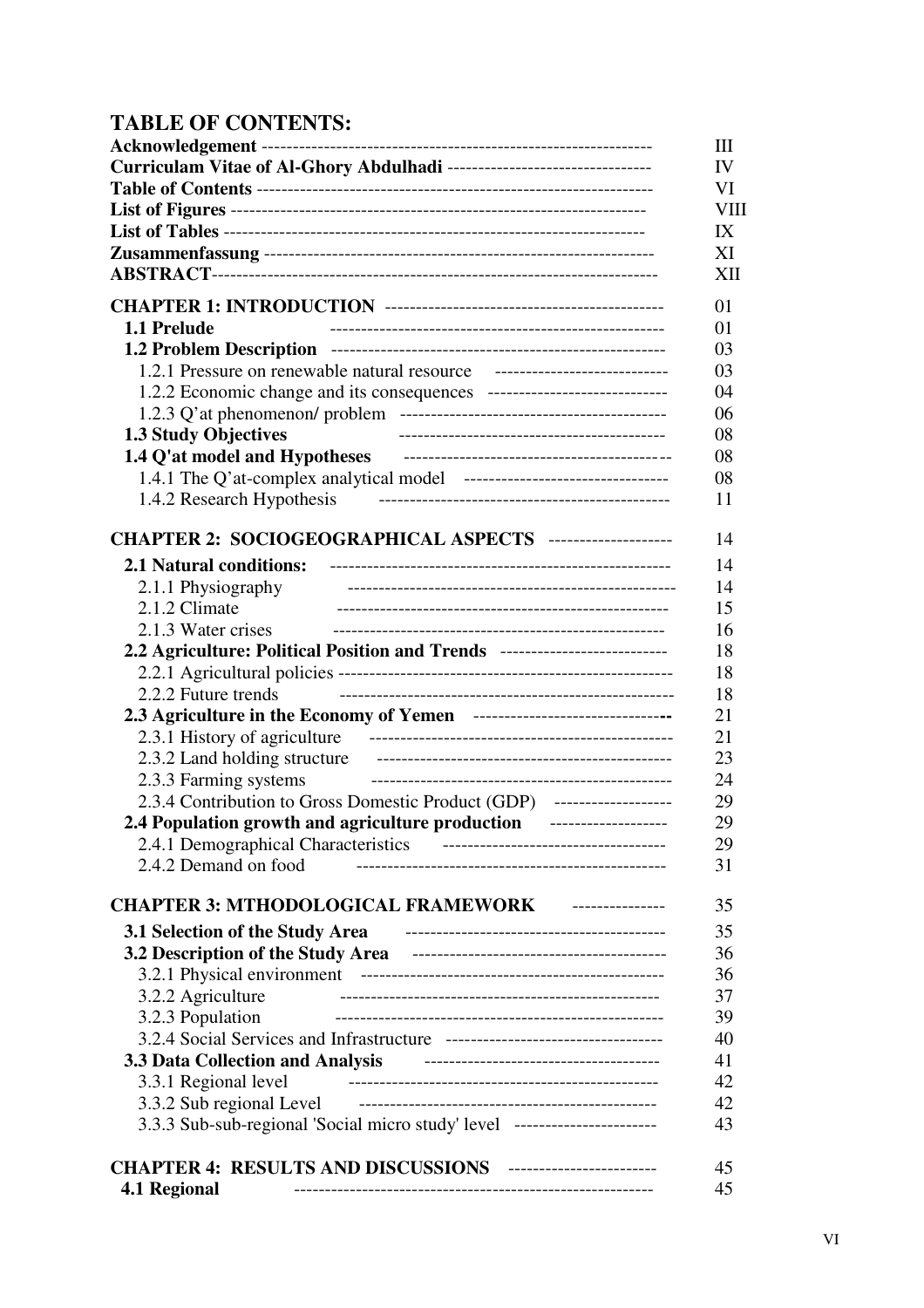| 4.1.1 Description of Weekly Markets in the Region<br>-------------------         | 45  |
|----------------------------------------------------------------------------------|-----|
| 4.1.1.1 Markets in Saber-al-Mawadim District                                     | 49  |
| 4.1.1.2 Market of Al-Misrakh District<br>------------------------------          | 49  |
| 4.1.1.3 Markets of Al-Ma'afer District<br>-------------------------------        | 50  |
| 4.1.1.4 Markets of Al-Mawasit District                                           | 54  |
| 4.1.1.5 Markets of Khadir District<br>----------------------------------         | 57  |
| 4.1.2 The Q'at Situation Analysis<br>-----------------------------------         | 58  |
| 4.1.2.1 History of Q'at in Yemen<br>--------------------------------             | 58  |
| 4.1.2.2 Agricultural practices and recent changes in land use ------             | 60  |
| 4.2 Sub-Regional                                                                 | 63  |
| 4.2.1 Effects of Q'at                                                            | 63  |
| 4.2.1.1 Increase of Agro-Chemicals uses for Q'at -------------------             | 67  |
| 4.2.1.2 Reasons for Q'at production and expansion -------------------            | 72  |
| 4.2.1.3 Effect of Q'at expansion in study area<br>---------------------          | 78  |
| $4.2.1.4$ Q'at market                                                            | 82  |
| 4.2.2 Migration                                                                  | 87  |
| $4.2.2.1$ General                                                                | 87  |
| 4.2.2.2 Migration Trends in the Study Area ----------------------------          | 89  |
| 4.2.2.3 Migration and Q'at                                                       | 91  |
| 4.3 Sub-Sub-Regional<br>-------------------------------------                    | 92  |
|                                                                                  | 92  |
| 4.3.2 Agro-chemicals use in Q'at field in Addawm ---------------------           | 94  |
| 4.3.3 Economic Considerations Aspects<br>___________________                     | 96  |
| 4.3.3.1 Economics of Q'at cultivation in Addawm -------------------              | 96  |
| 4.3.3.2 Sorghum Field in Al-Ma'amirah Village<br>--------------------            | 102 |
| 4.3.4 Reasons of migration                                                       | 105 |
| 4.3.5 Effect of Migration on                                                     | 111 |
| 4.3.6 Water Demand                                                               | 124 |
| 4.3.6.1 Water Rights                                                             | 124 |
|                                                                                  | 127 |
| 4.3.6.3 Competition for Water                                                    | 131 |
|                                                                                  |     |
| <b>CHAPTER 5: CONCLUSIONS AND RECOMMENDATIONS</b>                                | 134 |
| <b>5.1 Conclusions</b>                                                           | 134 |
| 5.1.1 Deterioration limited natural resources (land and water) ---------         | 134 |
| 5.1.1.1 Migration reasons and effects on natural resources management            | 134 |
|                                                                                  | 135 |
| 5.1.2 Carelessness of using the right of natural resources ----------------      | 137 |
| 5.1.3 Improper current agricultural practices ---------------------------------- | 137 |
| <b>5.2 Recommendation</b>                                                        | 139 |
|                                                                                  | 141 |
| <b>Appendices</b>                                                                | 149 |
|                                                                                  | 149 |
| Appendix 2: Tables                                                               | 159 |
|                                                                                  | 160 |
|                                                                                  | 175 |
|                                                                                  |     |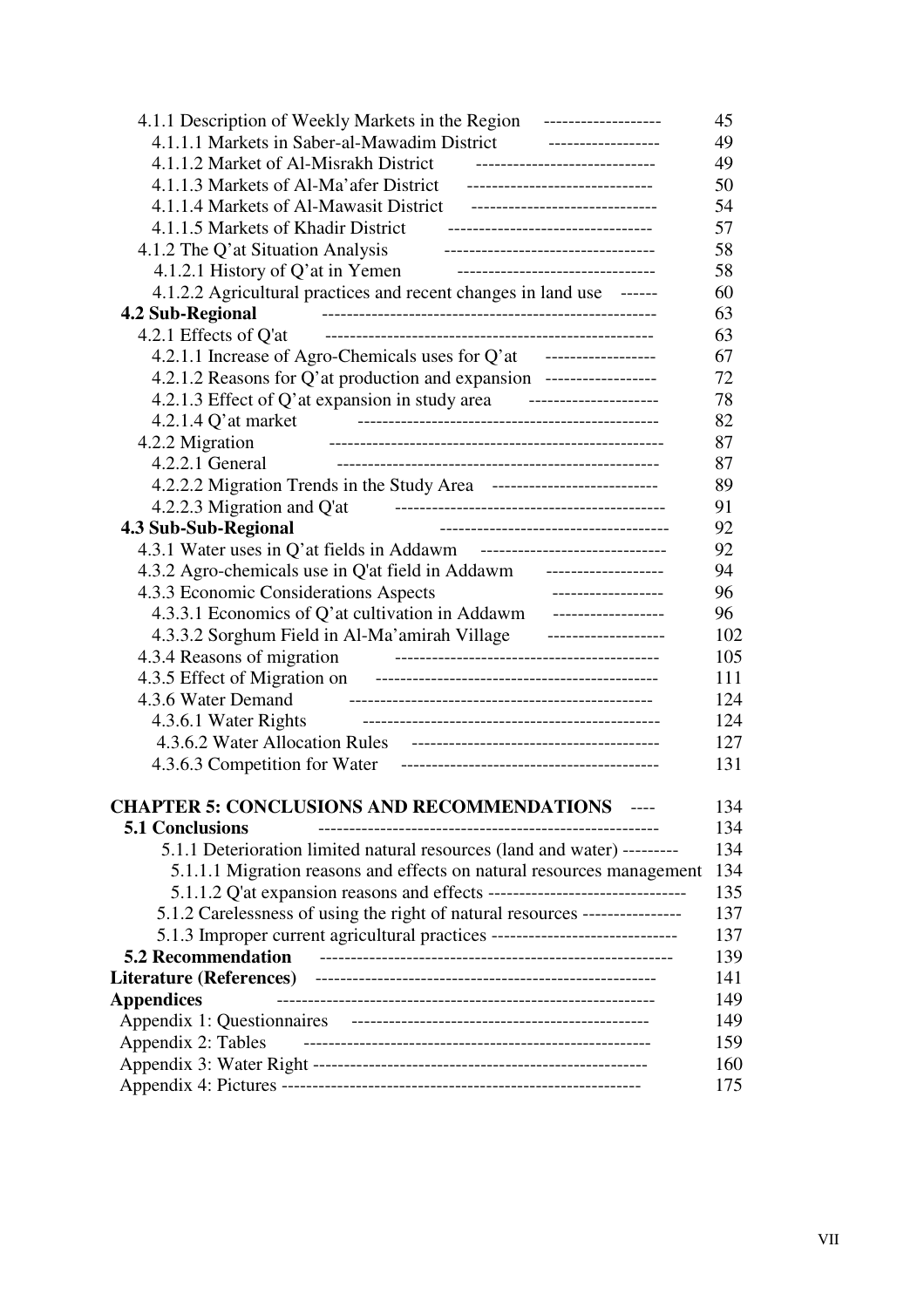| <b>List of Figure</b>                                                                  | Page |
|----------------------------------------------------------------------------------------|------|
|                                                                                        | 02   |
|                                                                                        | 12   |
|                                                                                        | 13   |
| Fig. 2.1: Time change of cultivated areas in different farming system -----------      | 26   |
| Fig. 2.2: $%$ of Agricultural production covered the gross domestic product            |      |
| (GDP) during 1971 and 2000                                                             | 29   |
| Fig. 2.3: Population and population growth in Yemen between 1950 and 2000 ---          | 31   |
| Fig. 2.4: Percentage of local production covered the consumptions-----------------     | 34   |
|                                                                                        | 36   |
| Fig. 3.2: Change in cultivated areas of major farming system in Taiz --------          | 38   |
|                                                                                        | 47   |
| Fig. 4.1b: The movement cycles of traders in local weekly market in the region---      | 48   |
|                                                                                        | 62   |
| Fig. 4.3: Distribution of the study villages in sub-region study area----------------- | 63   |
| Fig. 4.4: No of wells in the villages in the study area<br>--------------------------  | 66   |
| Fig. 4.5: % of cultivated Q'at in villages & % of the agricultural products cover      |      |
| the family consumption                                                                 | 73   |
| Fig. 4.6: Water transfer in the region for Q'at _________________________________      | 77   |
| Fig. 4.7: Q'at Movement in Periodic Market in the region ---------------------------   | 84   |
| Fig. 4.8: Q'at marketing system channels                                               | 85   |
| Fig. 4.9: Remittances of Migrants from 1974 to 1990 in Million US\$ in the ROY--       | 88   |
| Fig. 4.10: % of migration in Yemen, abroad now and pre 1990 and % of Q'at              |      |
|                                                                                        | 91   |
| Fig. 4.11a: Family and hired labors in Q'at fields at Addawm in 1997 and 1998 ---      | 99   |
| Fig. 4.11b: Cost of hired labor, water, pesticide and fertilizer in Q'at's field at    |      |
| Addawm in 1997 and 1988                                                                | 99   |
| Fig. 4.12: Rainfall in Al-Ma'amirah in mm/10 days in 1997 and 1998 --------------      | 104  |
|                                                                                        | 112  |
| Fig. 4.14: % of Rented Land, Migrants and Q'at cultivation in the villages of          |      |
|                                                                                        | 114  |
| Fig. 4.15: Q'at area in 1990 and changed in 1998 in Addawm villages --------------     | 123  |
| Appendix 3: water right                                                                |      |

| Fig. 1: Water-right distribution of Al-Hadya spring in Al-Ma'amirah in Q'adas --       | 160 |
|----------------------------------------------------------------------------------------|-----|
| Fig. 2: The water-right distribution of Al-Kuser spring in Al-Anbow                    |     |
| in Ash-Shaa'wbah                                                                       | 163 |
| Fig. 3: The water-right distribution of Haygat Al-Gana pool in Hugarah                 |     |
| Bany-Yousf<br>----------------------------------                                       | 164 |
| Fig. 4: The water-right distribution of Wadi Al-A'gab spring in Wadi                   |     |
| $Al-A'agab$ in Q'adas.                                                                 | 166 |
| Fig. 5: Letter from the Director of Al-Hugariyh to Al-Imam --                          | 168 |
| Fig. 6a: Document Showed the Age of the Q'at in Addawm                                 | 169 |
| Fig. 6b: Document Showed the Age of the Q'at in Addawm<br>--------------               | 170 |
| Fig. 7: Pictures of drought tolerance of $Q'$ at during dry season -                   | 176 |
| Fig. 8: Pictures of effect of plastic bags used for Q'at in environment -------------- | 177 |
|                                                                                        |     |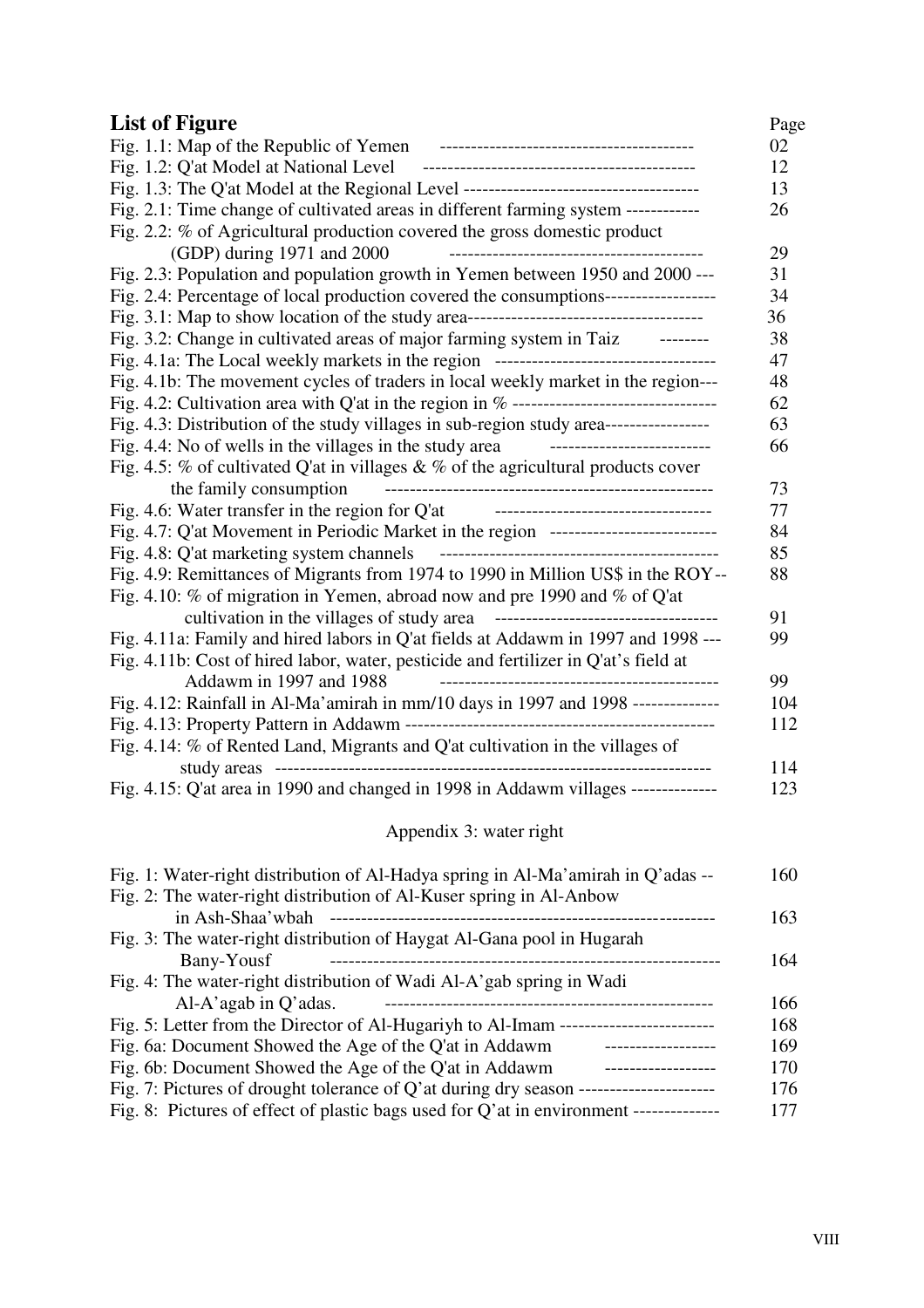#### List of Tables

| Table |                                                                                   |
|-------|-----------------------------------------------------------------------------------|
| 2.1   | Water demand throughout the period from 1990 to 2025 ( $MM^3/Year$ ) ----         |
| 2.2   | Time change of cultivated areas in different farming systems --------------       |
| 2.3   | Crop production and area change through 1965 to 2000 -------------------          |
| 2.4   | Increase of the population during the time of 1950 to 1997 ------------------     |
| 2.5   | Food crop area, production, population, agricultural production/capita and        |
|       | change $\%$ (per capita, production and population) during the last 30 years -    |
| 2.6   | The crop production, export, import, in 1000 tons and $%$ of consumption that     |
|       |                                                                                   |
| 3.1   | Change of the cultivated land (ha) in Taiz governorate of major farming           |
|       |                                                                                   |
| 3.2   | Development of asphalt and earth roads in km in Taiz governorate --------         |
| 3.3   | Development of educations, constructions and students in Taiz governorate         |
|       |                                                                                   |
| 4.1   |                                                                                   |
| 4.2   |                                                                                   |
| 4.3   |                                                                                   |
| 4.4   |                                                                                   |
| 4.5   |                                                                                   |
| 4.6   |                                                                                   |
| 4.7   |                                                                                   |
| 4.8   |                                                                                   |
| 4.9   |                                                                                   |
| 4.10  |                                                                                   |
| 4.11  |                                                                                   |
| 4.12  | Main commodities sold in Hawban Q'adas market -----------------------------       |
| 4.13  |                                                                                   |
| 4.14  |                                                                                   |
| 4.15  |                                                                                   |
| 4.16  |                                                                                   |
| 4.17  |                                                                                   |
| 4.18  |                                                                                   |
| 4.19  | Main commodities sold in Ad-Dimnah Khadir market ------                           |
| 4.20  |                                                                                   |
| 4.21  | Village's name, number of wells, % of Q'at and agriculture production cover       |
|       |                                                                                   |
| 4.22  | Pesticides and others chemicals used in Q'at* ----------------------------------  |
| 4.23  | Pesticides used in mixtures on (Catha edulas) trees in the study area ------      |
| 4.24  | Pesticides used in mixtures on (Catha edulas) trees in Sana'a governorate -       |
| 4.25  | Estimate of the farmer's share of the Q'at sold in July-August 2001 -------       |
| 4.26  | Remittances of migrants during 1974-1990 in millions US\$ ----------------        |
| 4.27a | Percentage of migrants (persons and families) in Yemen's cities and out of        |
|       | Yemen; at present and before 1990 in the study area ----------------------------  |
| 4.27b | Migrants (persons and families) in Yemen's cities and out of Yemen, at            |
|       |                                                                                   |
| 4.28  | Amount of irrigation water used for the Q'at in Addawm in 1997 and 1998           |
| 4.29  | Agro-chemicals use in Q'at field at Addawm village -----------------------------  |
| 4.30a | The cost of production, return and net profit of Q'at field at Addawm in 1997 and |
|       |                                                                                   |
| 4.30b | Statistic analysis result, for Q'at farmers in 1997 and 1998 in Addawm ---        |
|       |                                                                                   |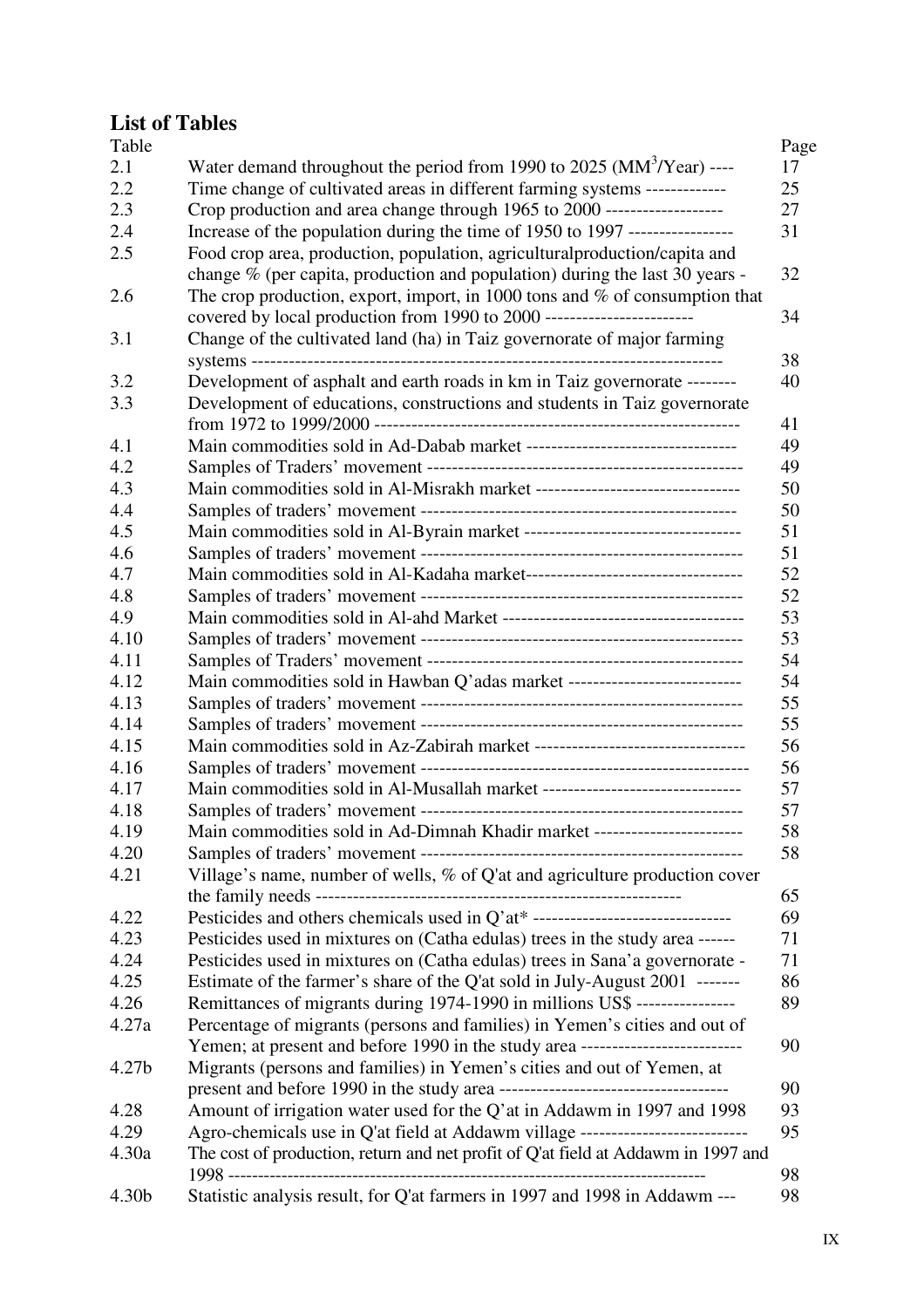| 4.31  | The relative monthly expenditure of the household* ------------------------------ | 101 |
|-------|-----------------------------------------------------------------------------------|-----|
| 4.32  | Calculation cost of input and output of Sorghum's fields in Al-Ma'amirah in 1997  | 103 |
| 4.33  | Cost of production, return; comparison between Sorghum and Q'at -------           | 105 |
| 4.34  | Population status and the family structure in the three study villages -------    | 106 |
| 4.35  | Average area and profit/farmer from agriculture product in the three study        |     |
|       |                                                                                   | 107 |
| 4.36  | Family hiring labor in agriculture during the season ---------------------------  | 109 |
| 4.37  | Household source of income from nun agricultural product -----------------        | 110 |
| 4.38  | The land holding size of owned and cultivated land per family and per capita      |     |
|       |                                                                                   | 110 |
| 4.39  | Total of migrants in Yemen, out of Yemen, max/family, min/family, avg./           |     |
|       | family and daily labor rate in the three study villages ------------------------- | 112 |
| 4.40  | % of rented land, Q'at and migrants in the villages in the study area --------    | 115 |
| 4.41a |                                                                                   | 119 |
| 4.41b | Agriculture's months coincided with calendar months ----------------------------  | 119 |
| 4.42  | Water right of people in Al-Ahjum Qadas and Al-Ashaa'ir Ahkum from Al-            |     |
|       |                                                                                   | 130 |
| 4.43  | Water for domestic uses in the three villages Al-Ma'amirah, Addawm and            |     |
|       |                                                                                   | 132 |

# Apendix 1: Questionnaries

| 1a             |                                                                                | 157 |
|----------------|--------------------------------------------------------------------------------|-----|
| 1 <sub>b</sub> | Table 1 b: Cost of input for Q'at such as water, fertilizer and pesticide etc. | 157 |
| $\overline{2}$ |                                                                                | 157 |
| 3a             |                                                                                | 157 |
| 3 <sub>b</sub> | Table 3 b: Cost of input for sorghum such as water, fertilizer and pesticide   |     |
|                |                                                                                | 158 |
| 4              |                                                                                | 158 |
|                | Apendix 2: Tables                                                              |     |

| Total cultivated land (ha), no. of land holding and average holding size in |     |
|-----------------------------------------------------------------------------|-----|
|                                                                             | 159 |

Apendix 3: Water rights

| 1              | List of Al-Hadya water right distribution, shown the owner of the land, field   |      |
|----------------|---------------------------------------------------------------------------------|------|
|                |                                                                                 | 162  |
| $\overline{2}$ | Agro-chemical used in Q'at field in Addawm village ---------------------------- | 171  |
| 3              | The cost of input to the field of Q'at and the income in Addawm 1997 and        |      |
|                | 1998.                                                                           | 172. |
| 4a             | Calculation of cost of input and output of Sorghum's field 1 in Al-Ma'amirah    |      |
|                |                                                                                 | 173  |
| 4 <sub>b</sub> | Calculation of cost of input and output of Sorghum's field 2 in Al-Ma'amirah    |      |
|                |                                                                                 | 174  |
|                |                                                                                 |      |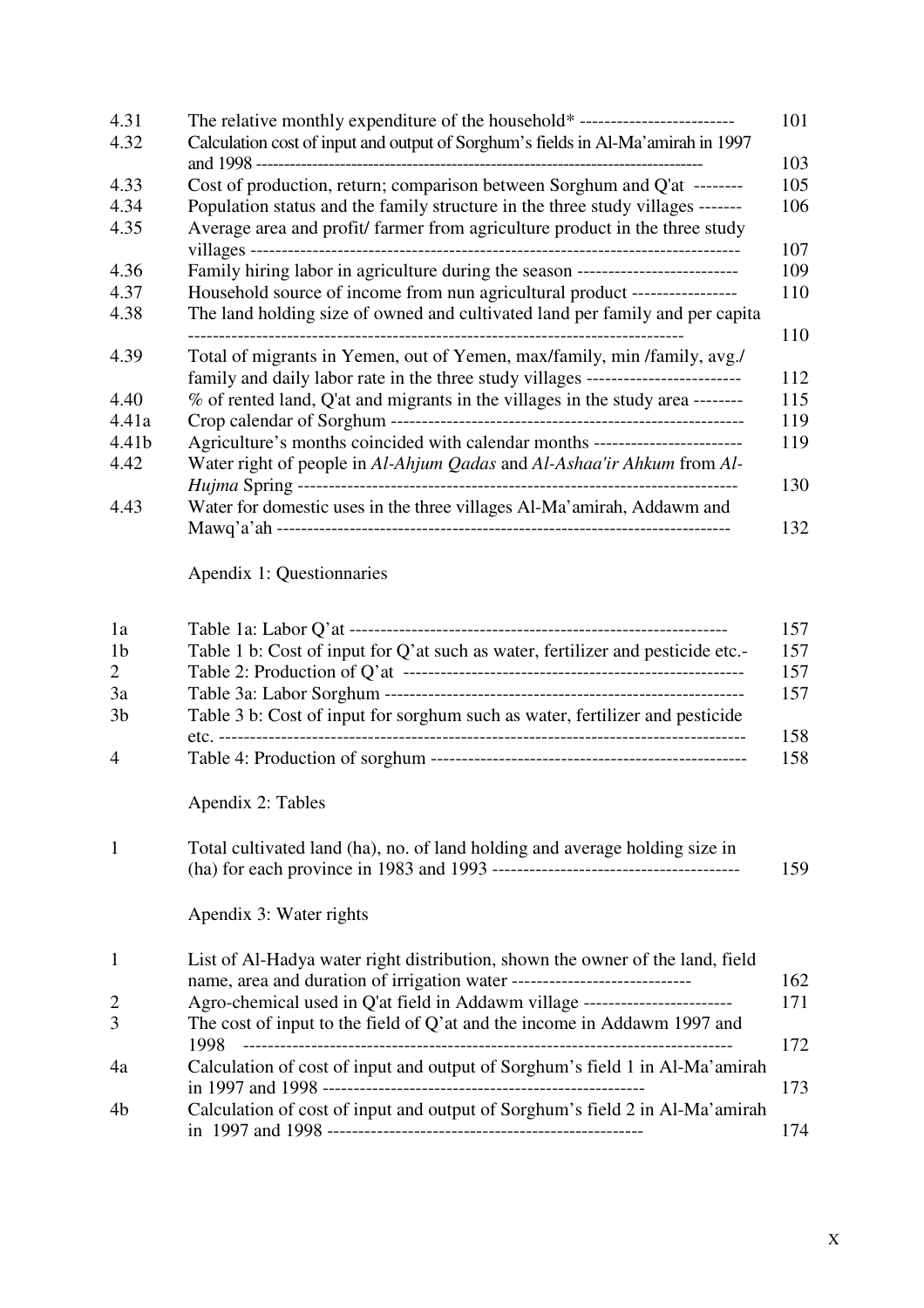#### Zusammenfassung

Die Problemlage stellt sich wie folgt dar: begrenzte erneuerbare natürliche Ressourcen (Land und Wasser), zunehmendes Bevölkerungswachstum, Migration und schließlich fortdauernde nicht-nachhaltige Nutzung der natürlichen Ressourcen aufgrund der derzeit angewandten landwirtschaftlichen Nutzung (Ausdehnung des Q'at-Anbaus und seine Konsequenzen, nämlich ungeregelter Einsatz von Agrochemikalien und ungeregeltes Brunnengraben). Um diese Probleme zu bewerten, wurde ein Untersuchungsgebiet ausgewählt, welches den südlichen Teil des Taiz Governorates einnimmt, eine Fläche von 1400 km<sup>2</sup> breitet sich südlich des Saber Berges bis nach A-Turbah aus und von Ar-Rahiha im Osten bis Najd anNashamah im Westen. Das Untersuchungsgebiet wurde in 3 Ebenen unterteilt, die regionale Ebene (deckt das gesamte Untersuchungsgebiet ab), die subregionale Ebene (beinhaltet 25 Dörfer) und die subsubregionale Ebene (drei detaillierte Dorfstudien).

Für die Datensammlung wurden die Methoden Kartierung, qualitative und quantitative Befragungen kombiniert und eine wirtschaftliche Analyse der Q'at-Produktion unter den verschiedenen existierenden Bedingungen durchgeführt. Für diese Studie wurden in der Zeit zwischen 1997 und 1998 in dem Dorf Addawm sechs Bauern zufällig ausgewählt. 1997 und 1998 wurde auch eine wirtschaftliche Studie der Sorghum-Produktion auf zwei Feldern in dem DorfAl-Ma'amirah durchgeführt.

Die Ergebnisse zeigten, dass begrenzte Landressourcen und - als Resultat des Bevölkerungswachstums - ihr kontinuierlicher Rückgang pro Kopf die Abwanderung in die großen Städte und/oder benachbarte Ölstaaten begünstigte. Einerseits beeinträchtigt dies wiederum die landwirtschaftliche Produktion durch weniger Arbeitseinsatz auf den Feldern wegen Arbeitskräfteknappheit und durch das Vernachlässigen traditioneller landwirtschaftlicher Praktiken wie Fruchtwechsel und Anbauzeiten. Außerdem führte die Migration zu einer zunehmenden Arbeitsbelastung der Frauen innerhalb der Landwirtschaft, wobei die Frauen nicht vollständig in der Lage sind, alle Fannarbeiten auszuführen.

Andererseits wurde der Q'at-Anbau seit Mitte der 1970er Jahre schrittweise ausgeweitet, wegen seines hohen Einkommens pro Flächeneinheit und er benötigt nicht den, gleichen Arbeitseinsatz wie der Anbau von Nahrungsmitteln. Der drastische Anstieg von Q'atKonsumenten bestärkt die Q'at-Bauern, ihren Anbau auszuweiten, um den steigenden Bedarf der lokalen Märkte zu befriedigen. Weil die Gesetze nicht durchgesetzt werden, der Einsatz von Agrochemikalien auf Q'at-Kulturen nicht reguliert wird, werden die Q'at-Bauern ermutigt, Agrochemikalien intensiv und sorglos einzusetzen, und zwar nicht nur zum Pflanzen-schutz sondern auch zur Verbesserung des Blattwachstums und zur Produktivitätssteigerung. Es wurde herausgefunden, dass es keinen Mindestzeitraum zwischen dem letzten Pestizideinsatz und der Ernte gab, noch dass der Toxizitätseffekt für die menschliche Gesundheit und andere Umweitschädigungen berücksichtigt wurden.

Es wurde außerdem herausgefunden, dass die Q'at-Bauern zufällig und intensiv Brunnen für die Bewässerung graben. Dieses ungeregelte Brunnenbohren und die Mißach-tung der Wassergesetze verursachten Schwächen im Wassermanagement und das Austrocknen natürlicher Brunnen, ein Resultat des Verlustes des traditionellen Wasserrechtssystems, welches alten Wasserrechtsdokumenten entnommen werden konnte. Die Ergebnisse zeigten, dass Einkommen aus dem Q'at-Anbau VIEL höher waren als die aus Sorghum-Anbau, bei dem die intensive Bewässerungspraxis rationalisiert wurde, um Q'at zu bewässern, sogar wenn der Wasserpreis hoch ist und das Wasser aus anderen Gebieten heran transportiert werden muss. Q'at braucht zusätzliches Bewässerungswasser zusätzlich zum tatsächlichen Niederschlag, weil es zumeist im Winter geerntet wird, wenn der Q'at-Anbau völlig von Bewässerung abhängig ist. Dementsprechend sind die Preise für Q'at zu dieser Jahreszeit dann auch am höchsten.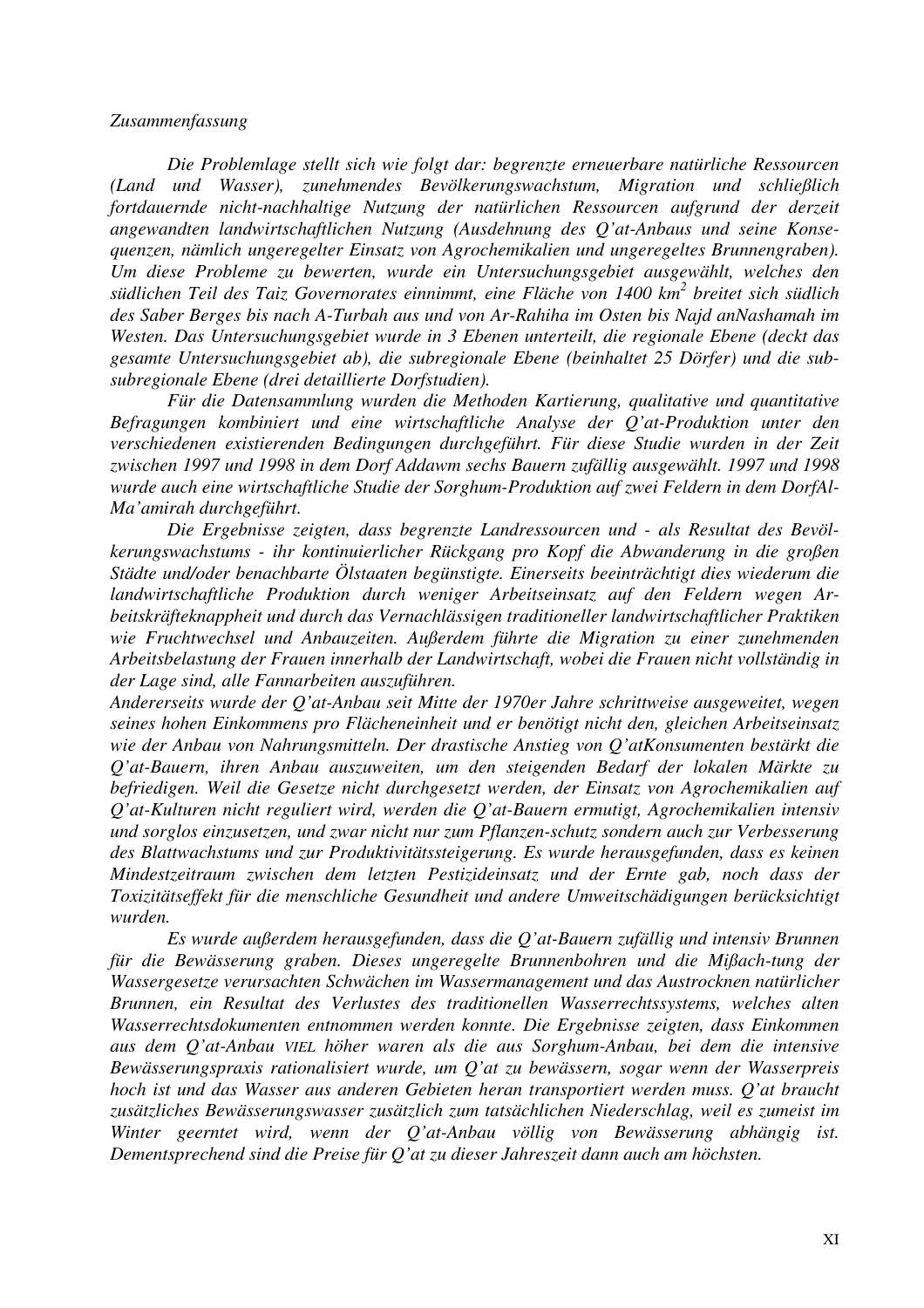#### ABSTRACT

The problems are limiting renewable natural resources (land and water), increasing population growth, migration and finally persisting unsustainable use of natural resources due to current agricultural practices (Q'at expansion and its consequences of random use of agrochemicals and random digging wells). To assess these problems, a specific area was selected, comprising southern part of Taiz Governorate covering 1,400 square kilometers from south of Saber Mountain to At-Turbah and from Ar-Rahidah in the east to Najd an-Nashamah in the west. The study area was divided into three levels, regional level (covers all the study area), subregional level (covers 25 villages) and sub-sub-regional level (covers three detailed study villages).

The tools used for data collection combined mapping, qualitative and quantitative questionnaires, and economical analyses for Q'at production under different existing conditions. For this study 6 farmers were randomly selected in Addawm village during 1997 and 1998. An economical study on sorghum production was also carried out in two fields in Al-Ma'amirah village in 1997 as well as in 1998.

Result indicated that limited of land resources and it continuous decrease per capita as a result of population growth had encouraged migration to major cities and/or to neighbouring oil countries. Which in turn affect in one hand reduction of farm production resulting from short of effort on farmland due to shortage of labor and abandoned of traditional agricultural practices such as crop rotation and crop calendar. In addition migration has led to increase the duty of women on agriculture, in which women not completely able to perform the over all farming works. In other hand, Q'at has been expanded gradually since mid of 1970 due to its high income per unit area and it does not need labor like other food crops. Also Q'at expanded due to importing and subsidizing food stuffs and depending of most farmers on it. Drastic increase of Q'at consumers tends to encourage Q'at farmers to expand its cultivation to satisfy the over due increasing of local market demand. The lack of applying of legal frame works and regulation for uses of agro-chemical on Q'at; encouraged Q'at farmers to randomly and intensively use of agrochemicals aiming not only for pest control but also to enhance leaves growth to increase productivity. It was found that there was no limit between last spray of pesticide and harvest without taking to the account the effect of toxicity on human health and other environmental hazards. It was also found that Q'at farmers randomly and intensively digging wells for irrigation. Improper practicing of random digging wells and misuse of water right caused weakness in water management and dry up natural springs as a result of losses of traditional water right system as indicated from gathered old water right documents. The result showed